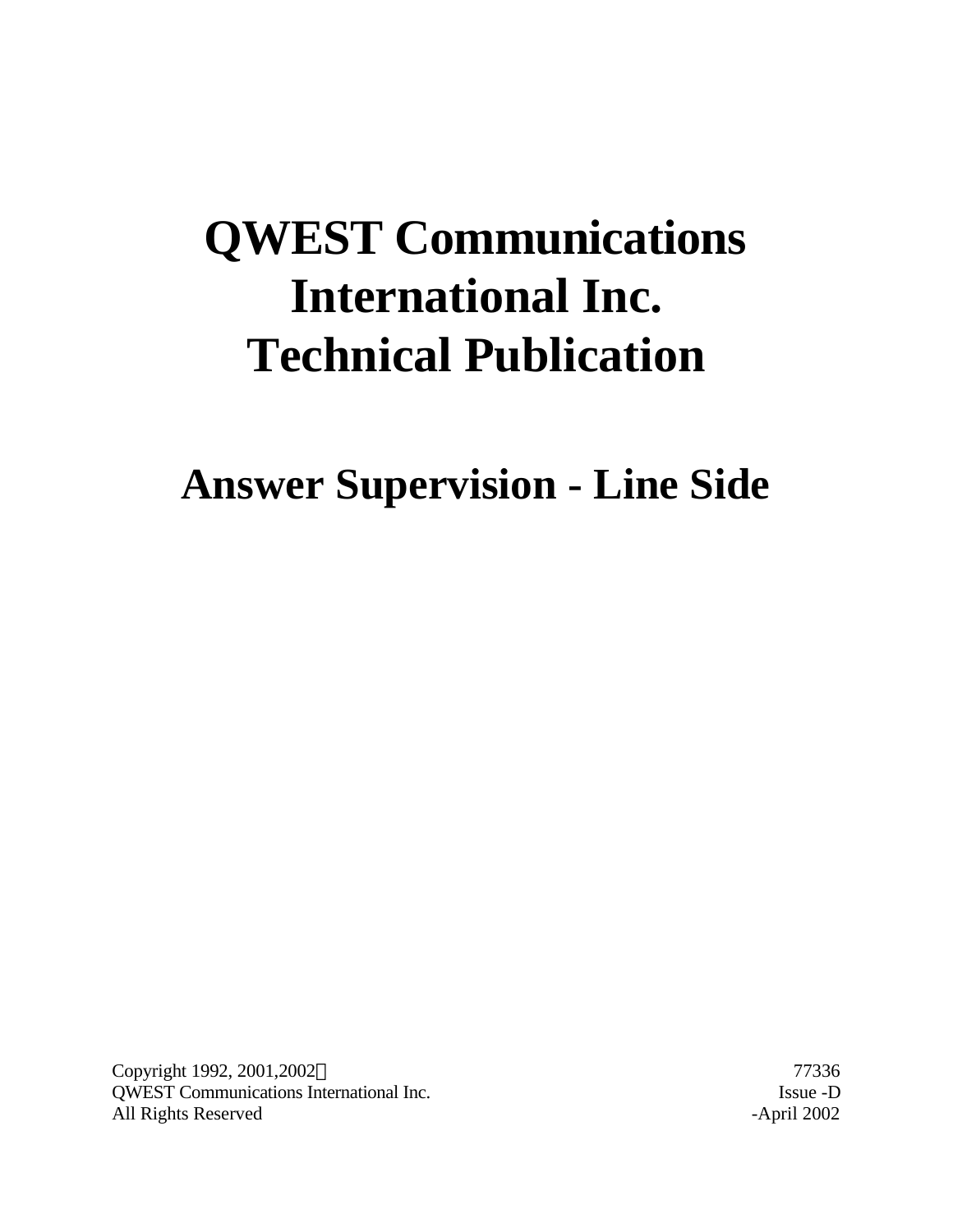#### **NOTICE**

This QWEST Communications International Inc. technical publication describes the technical interface specifications for the QWEST Communications, Inc. Answer Supervision-Line Side.

QWEST Communications International Inc. reserves the right to revise this document for any reason, including but not limited to, conformity with standards promulgated by various governmental or regulatory agencies; utilization of advances in the state of the technical arts; or to reflect of changes in the design of equipment, techniques, or procedures described or referred to herein.

Liability to anyone arising out of use or reliance upon any information set forth herein is expressly disclaimed, and no representation or warranties, expressed or implied, are made with respect to the use or purchase of customer provided equipment.

This publication is not to be construed as a suggestion to any manufacturer to modify or change any of its products, nor does this publication represent any commitment by QWEST Communications International Inc. to purchase any product whether or not it provides the described characteristics.

If further information is required, please contact:

QWEST Communications International Inc. Manager – New Services Planning 700 W. Mineral Ave. MN-F15.15 Littleton, CO 80120 (303) 707-7116 (303) 707--9498 Fax # E-mail: -jsleona@QWEST.com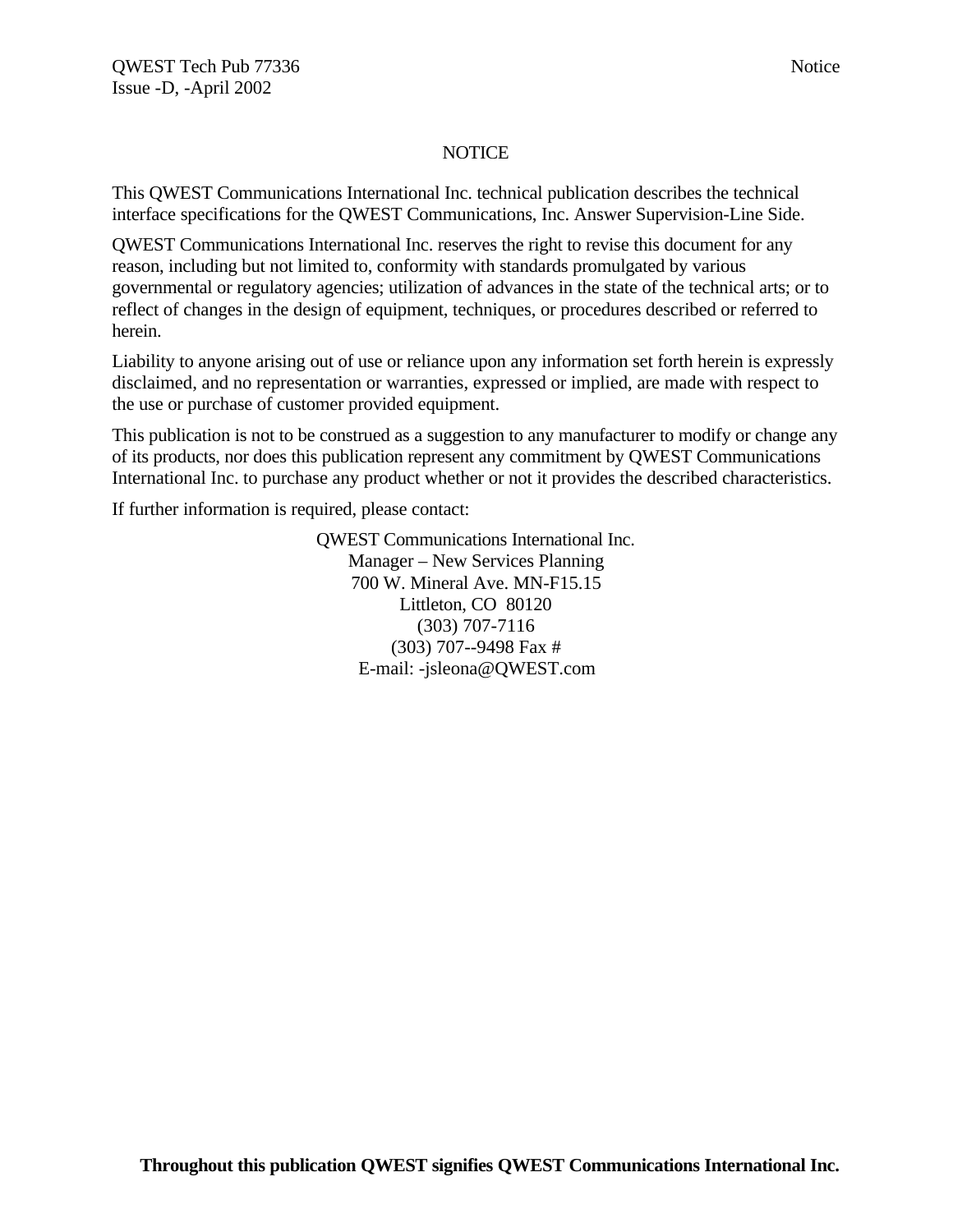#### COMMENTS on PUB 77336 PLEASE TEAR OUT AND SEND YOUR COMMENTS/SUGGESTIONS TO:

QWEST Corporation Manager – New Services Planning 700 W. Mineral Ave. MN-F15.15 Littleton, CO 80120 (303) 707--7116 (303) 707--9498 Fax # E-mail: -jsleona@QWEST.com

Information from you helps us to improve our Publications. Please take a few moments to answer the following questions and return to the above address.

| Was this Publication valuable to you in understanding  |            |      |
|--------------------------------------------------------|------------|------|
| The technical parameters of our service?               | <b>YES</b> | NO - |
| Was the information accurate and up-to-date?           | <b>YES</b> | NO - |
| Was the information easily understood?                 | YES NO     |      |
| Were the contents logically sequenced?                 | YES        | NO   |
| Were the tables and figures understandable and helpful | YES NO     |      |
| Were the pages legible?                                | YES.       | NO.  |

If you answered NO to any of the questions and/or if you have any other comments or suggestions, please explain:

\_\_\_\_\_\_\_\_\_\_\_\_\_\_\_\_\_\_\_\_\_\_\_\_\_\_\_\_\_\_\_\_\_\_\_\_\_\_\_\_\_\_\_\_\_\_\_\_\_\_\_\_\_\_\_\_\_\_\_\_\_\_\_\_\_\_\_\_\_\_\_\_\_\_

|                         | (Attach additional sheet, if necessary) |
|-------------------------|-----------------------------------------|
|                         |                                         |
|                         |                                         |
|                         |                                         |
| <b>Telephone Number</b> |                                         |
| E-Mail                  |                                         |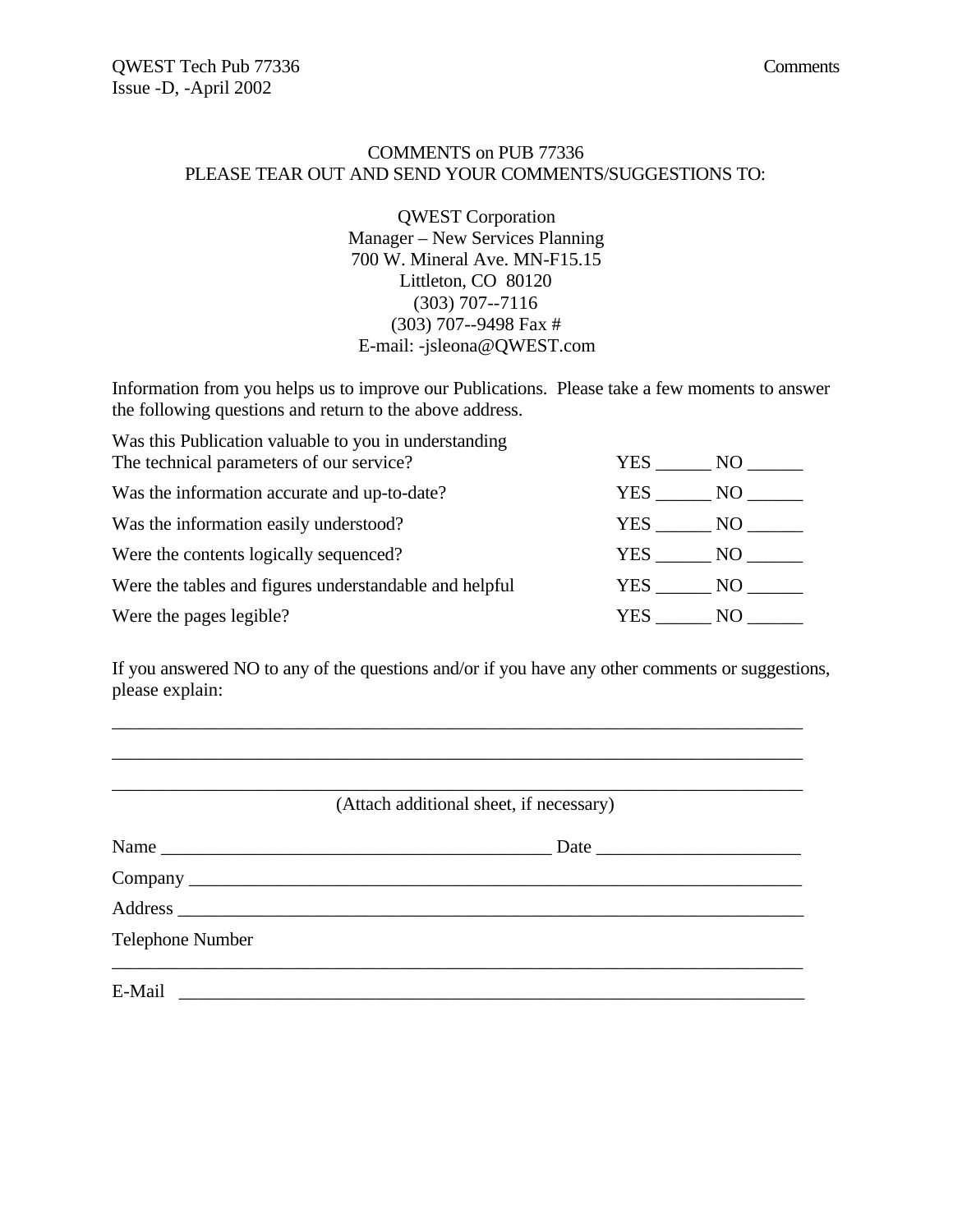# **Chapter and Section**

#### Page

| 1 <sub>1</sub>   | 1.1 |  |
|------------------|-----|--|
|                  | 1.2 |  |
| 2.               |     |  |
| 3.               |     |  |
|                  | 3.1 |  |
|                  | 3.2 |  |
| $\overline{4}$ . |     |  |
|                  | 4.1 |  |
|                  | 4.2 |  |
| 5.               |     |  |
|                  | 5.1 |  |
|                  | 5.2 |  |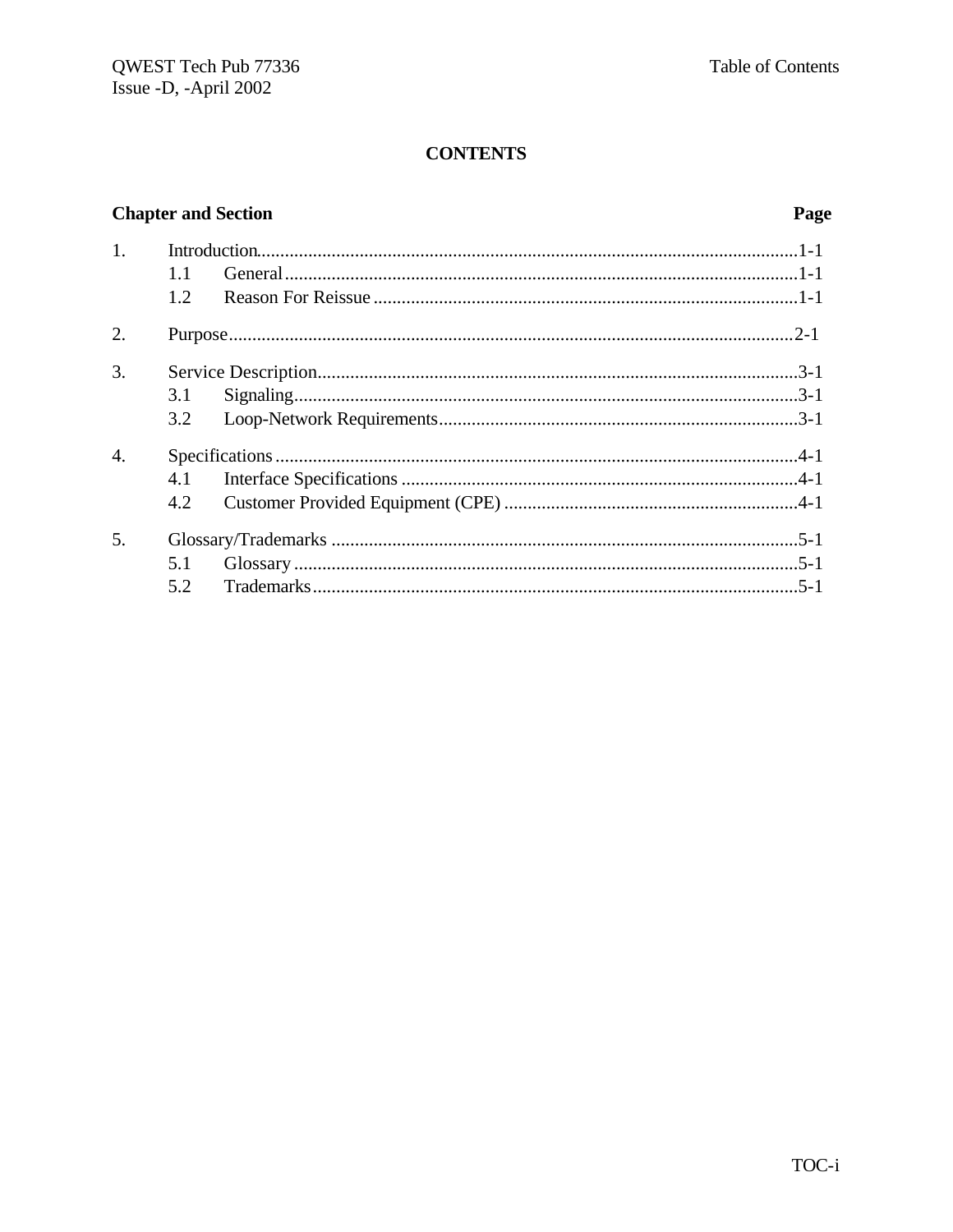# **Chapter and Section**

#### Page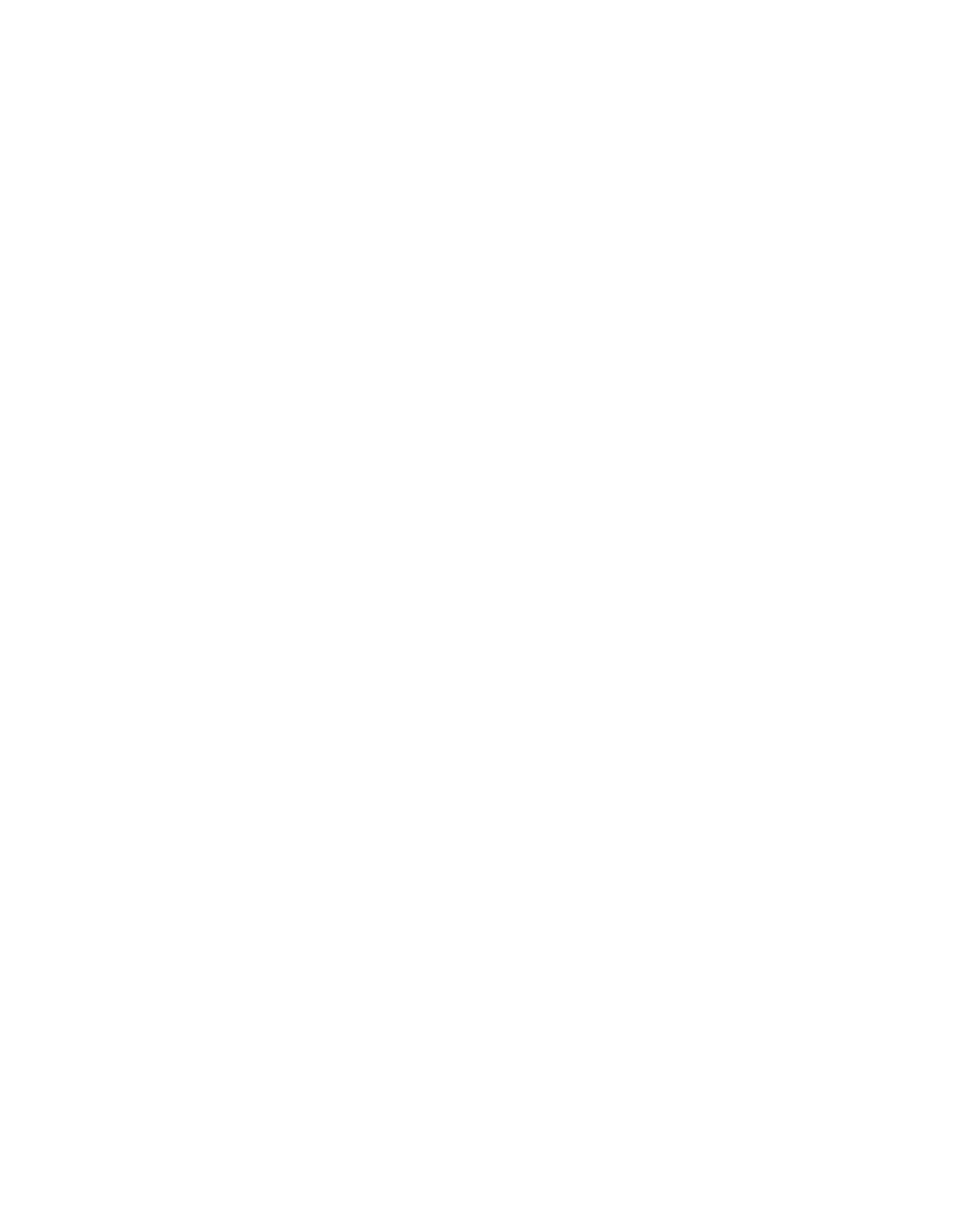#### **1. Introduction**

#### **1.1 General**

This publication describes the technical interface specifications for the QWEST Answer Supervision-Line Side service offering.

#### **1.2 Reason For Reissue**

To show QWEST Communications International Inc. as the owner of this publication and the one to contact concerning the content.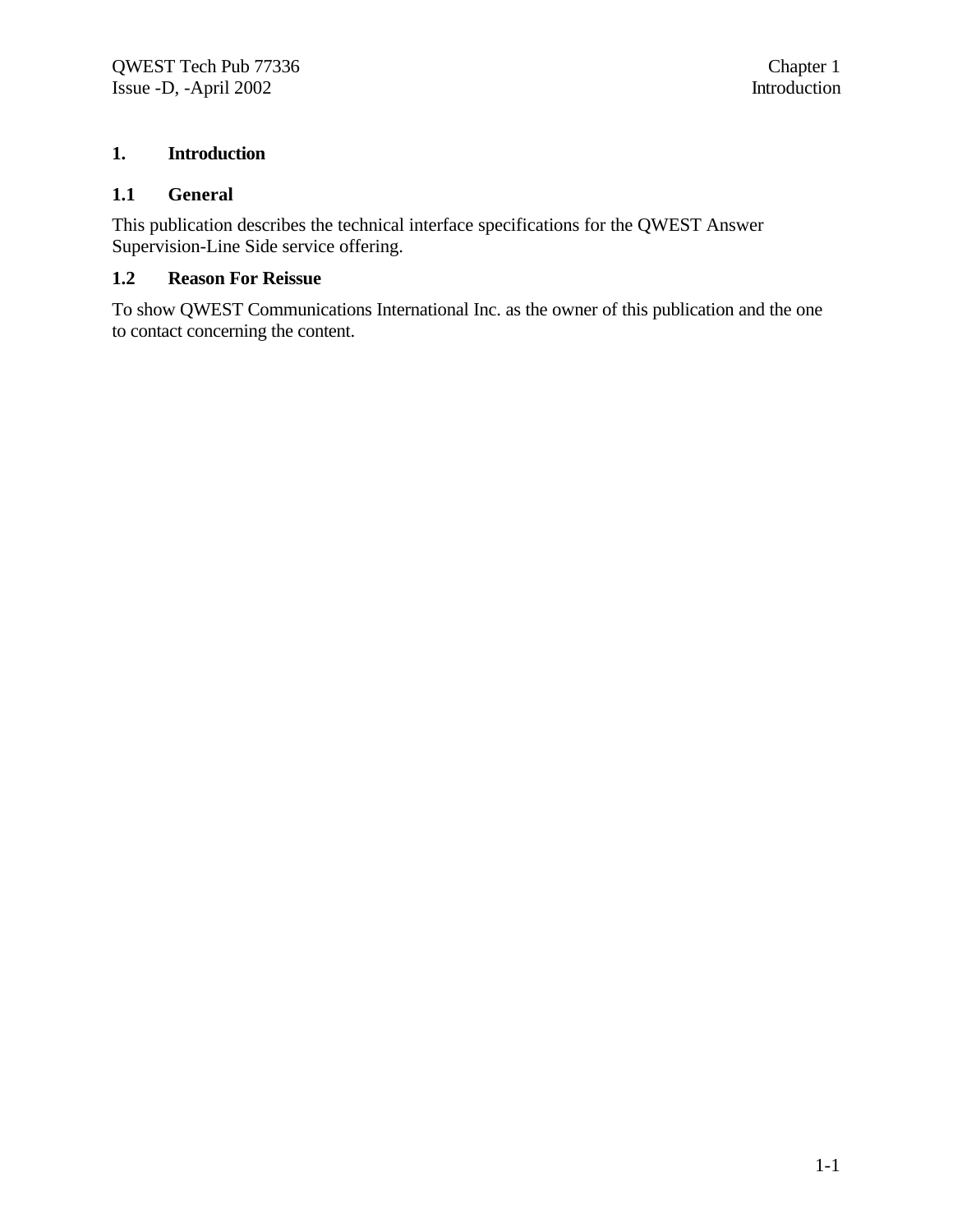| <b>Chapter and Section</b><br>Page |  |  |
|------------------------------------|--|--|
|                                    |  |  |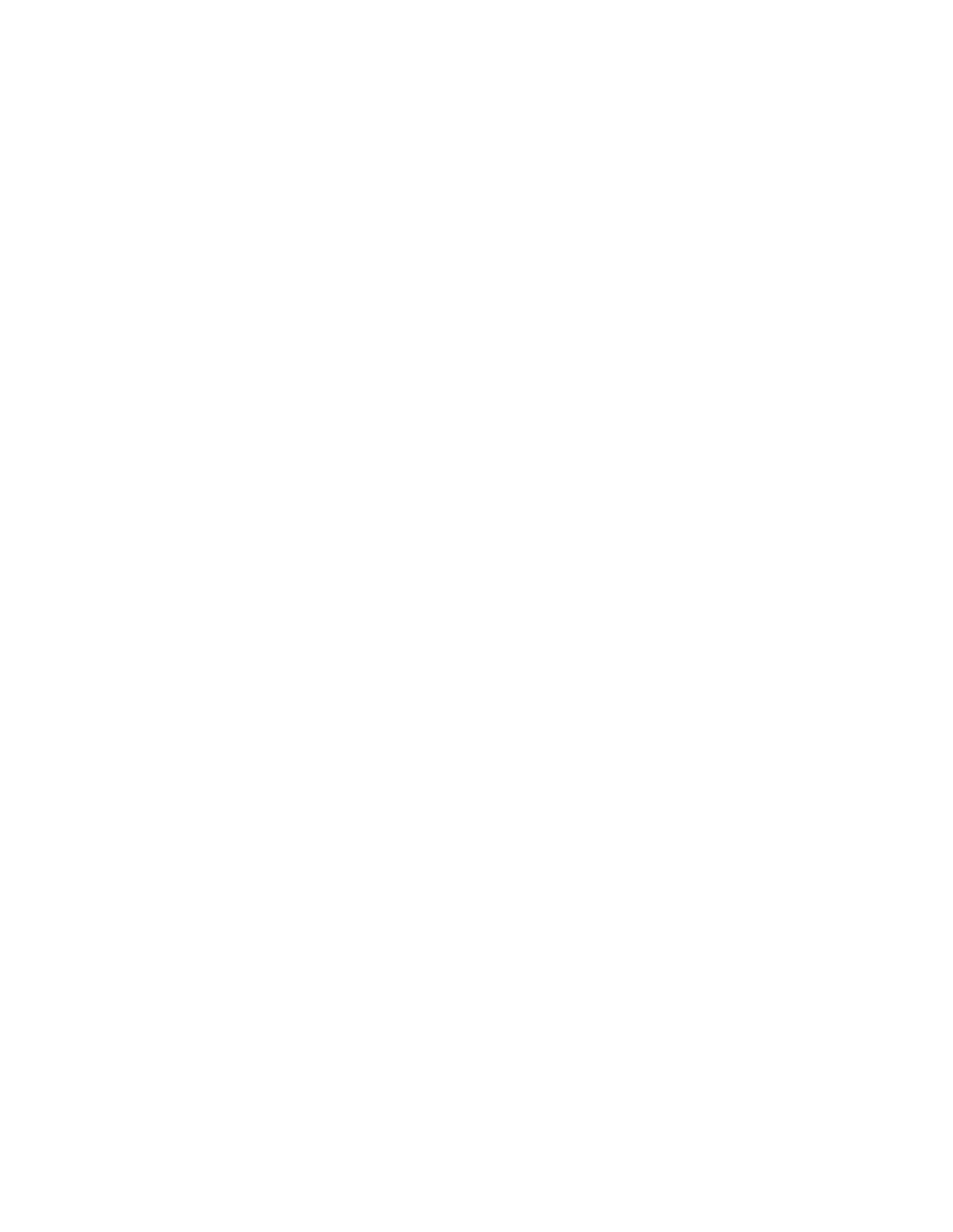### **2. Purpose**

The purpose of this publication is to describe the Answer Supervision-Line Side Service offering with sufficient technical data as to allow the manufacturer to design Customer Provided Equipment (CPE).

Answer Supervision-Line Side provides an electrical signal that is passed back to the originating end of a switched connection. This signal indicates that the called line has gone off-hook. This service offering has applicability for billing record start and end, announcement start and end, dialtone reorigination prevention, call progress sequence indications, and other uses. This service offering may be used by terminal equipment (PBX, pay telephone, call diverter, etc.) connected to the calling line to determine that the call has been answered.

Line side answer supervision is also known as Reverse Loop Current Feed. (RLCF) signaling state is used to provide a service called line-side answer supervision. Line – side answer supervision provides the calling party with an electrical indication that the called party has answered the call. When the call is answered the Store Program Controlled Switch interface applies RLCF to the calling-party access line. Not all SPCS loop-start interfaces have to be capable of applying RLCF to a loop-start access line. However, the SPCS must provide the capability of applying RLCF to a specific loopstart access line when deemed necessary by the network provider. Line-side answer supervision using RLCF is a feature of the alternative public telephone interface specified in GR-528-CORE, LSSGR: Public Telecommunications Service, FSD-10-01- 0000.

Previously, this signal was available on trunks, not on lines. At present, the Disconnect Timer returns the line to an idle or normal state upon termination of the call by the called party. This timer provides the only indication to the originating end that the called party has terminated the call. This disconnect timer has a lengthy time-out interval. This interval may be too long when used with equipment that may depend on short intervals.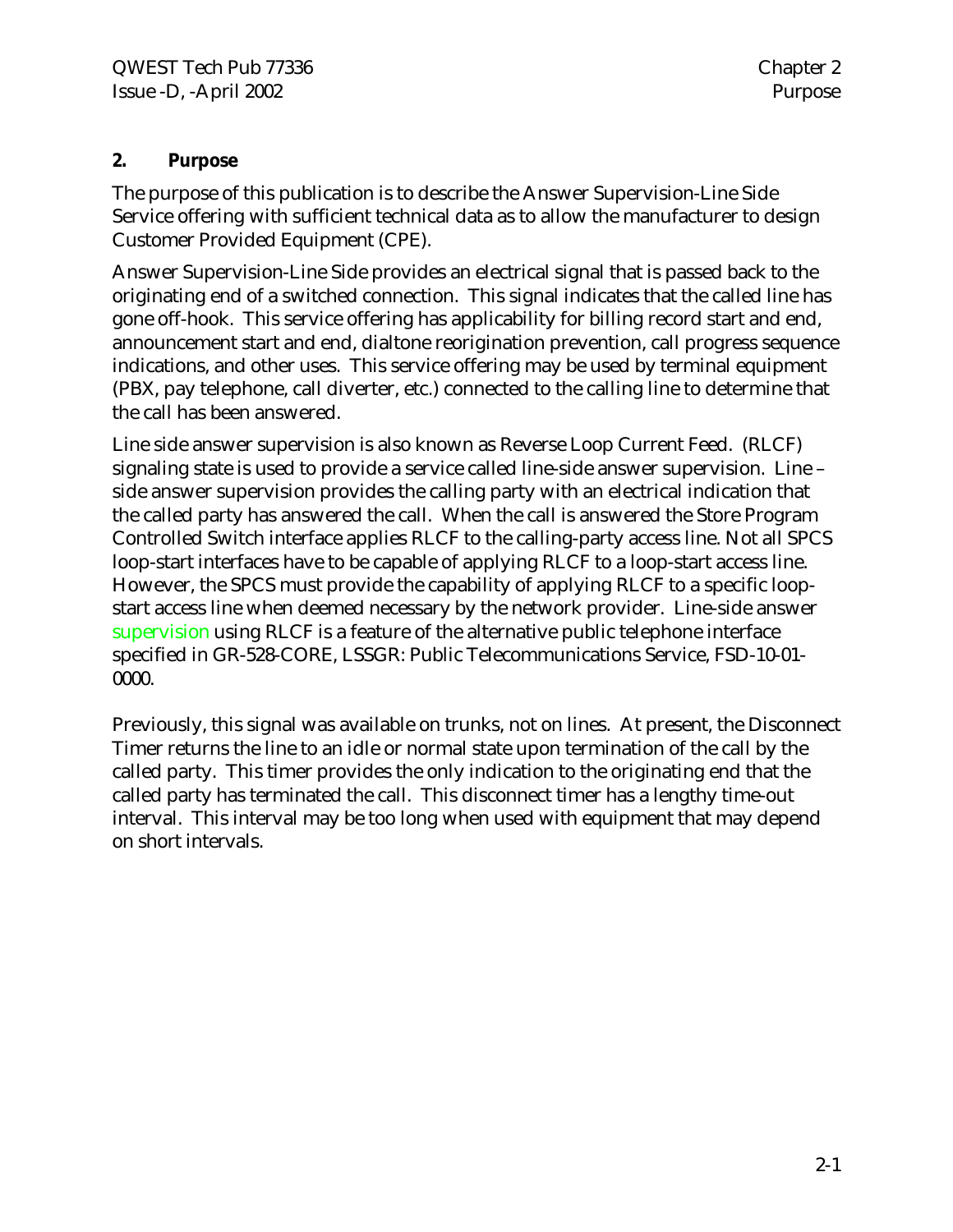# **Chapter and Section Page**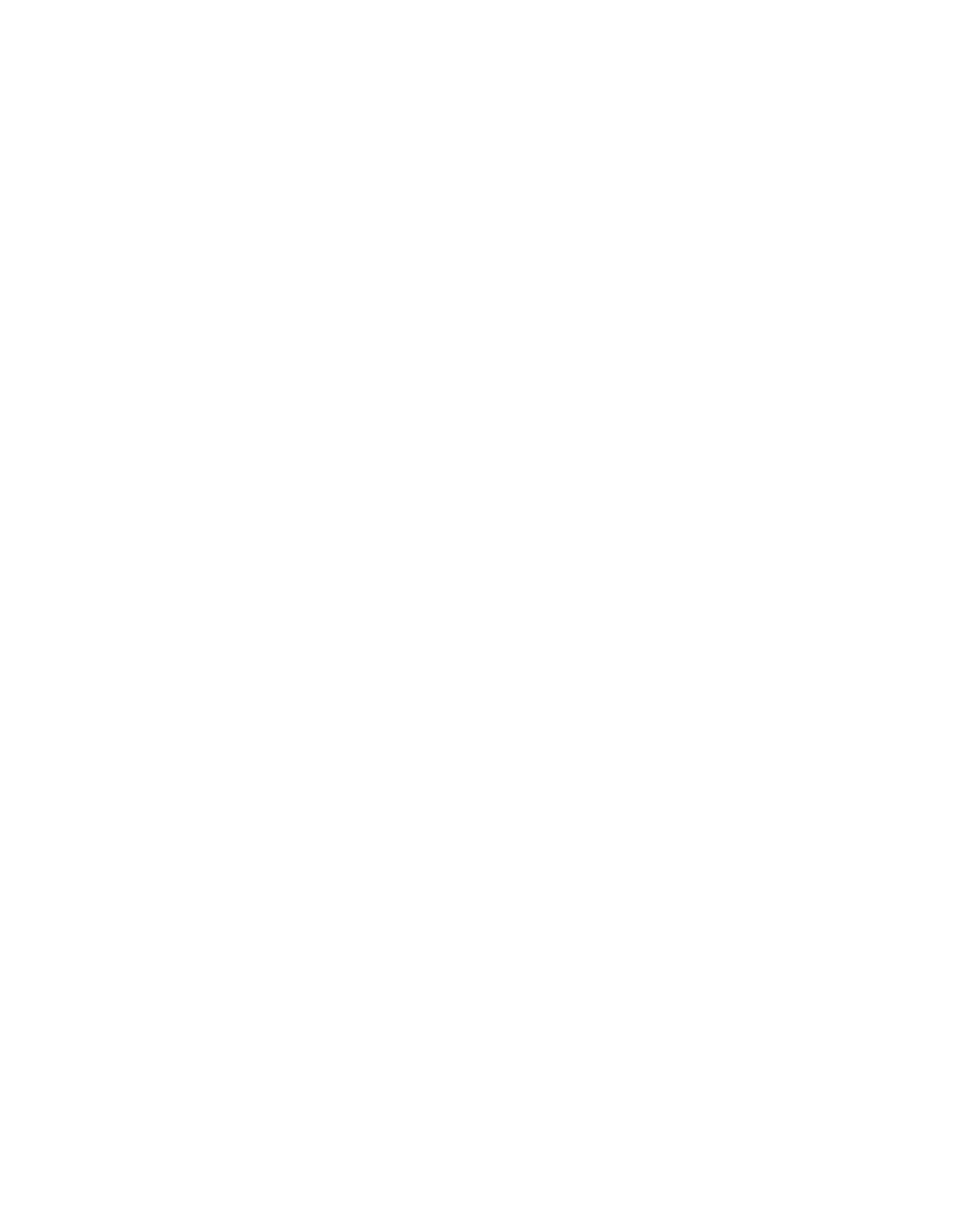#### **3. Service Description**

#### **3.1 Signaling**

This service provides the capability to deliver "off-hook" signals from the terminating central office to a line interface at the originating central office. This signal is a polarity reversal of the tip and ring conductors (tip-ring reversal) of the metallic facility between the calling customer and the serving central office. This signal (2 to 3 sec.), indicates that the called station has answered the incoming call. The same situation occurs when the called party disconnects prior to the calling party disconnecting. At present, this feature is only available in the DMS® family of digital switches, i.e., (DMS®10, DMS®100), and the 5ESS® digital switch with a generic of at least 5E7.

Answer indication is a reversal of -48 Volts and Ground at the line interface between the Tip and Ring conductors of a 2-Wire pair. At the time of answer, Tip and Ring are interchanged by the switching machine, so that the tip is now more negative than the ring. This reversal persists at least until the called line goes on-hook, and possibly until the calling line goes on-hook. All of the other electrical characteristics on a line equipped for answer supervision are identical to those of a normal line.

#### **3.2 Loop-Network Requirements**

The subscriber loop between the serving central office and the originating customer must be comprised of metallic facilities only. All network elements of a connection using this feature must conform to LATA Switching Systems Generic Requirements (LSSGR) with respect to signaling protocols.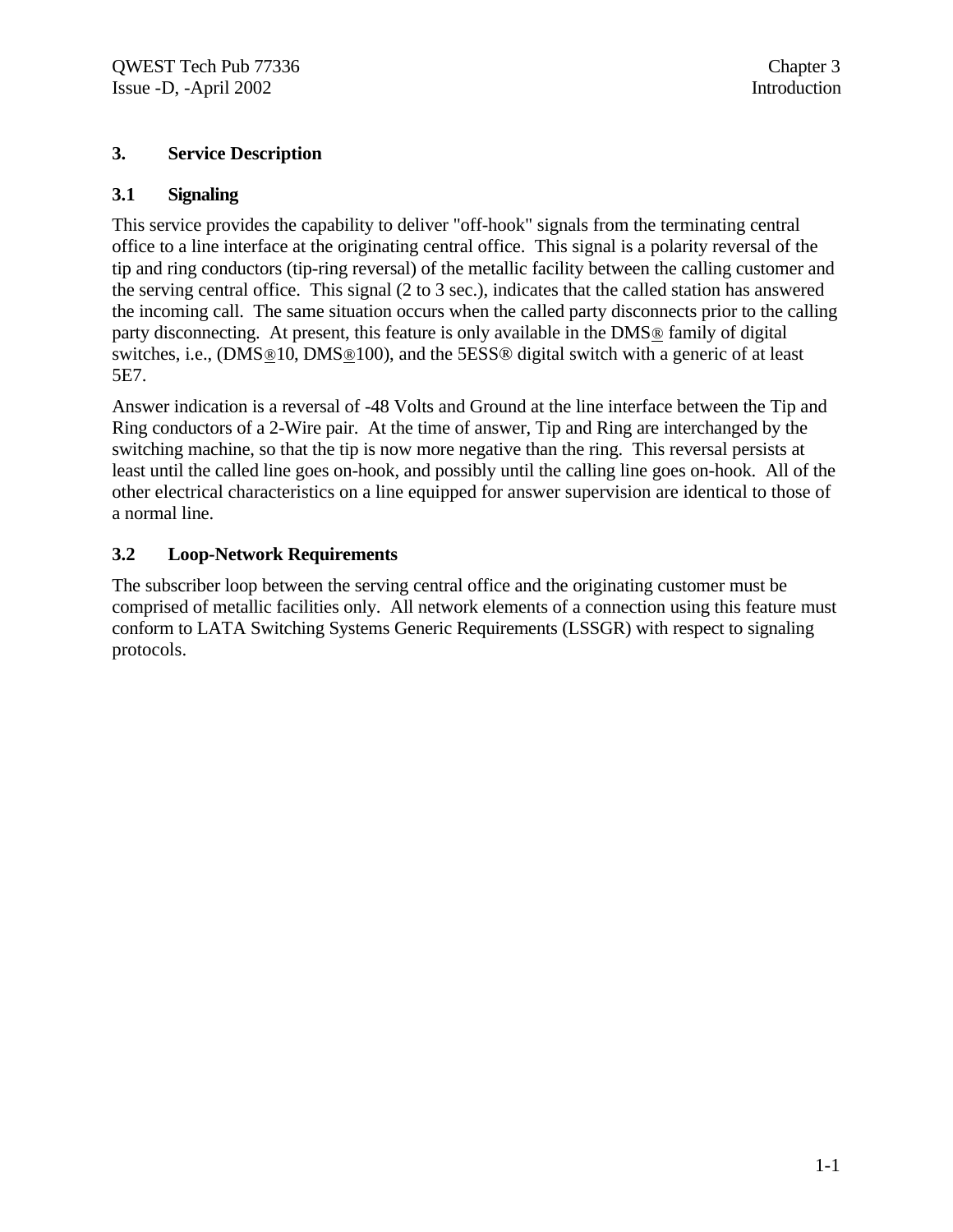# **Chapter and Section Page** 4. Specifications................................................................................................................4-1 4.1 Interface Specifications.....................................................................................4-1 4.2 Customer Provided Equipment (CPE) ...............................................................4-1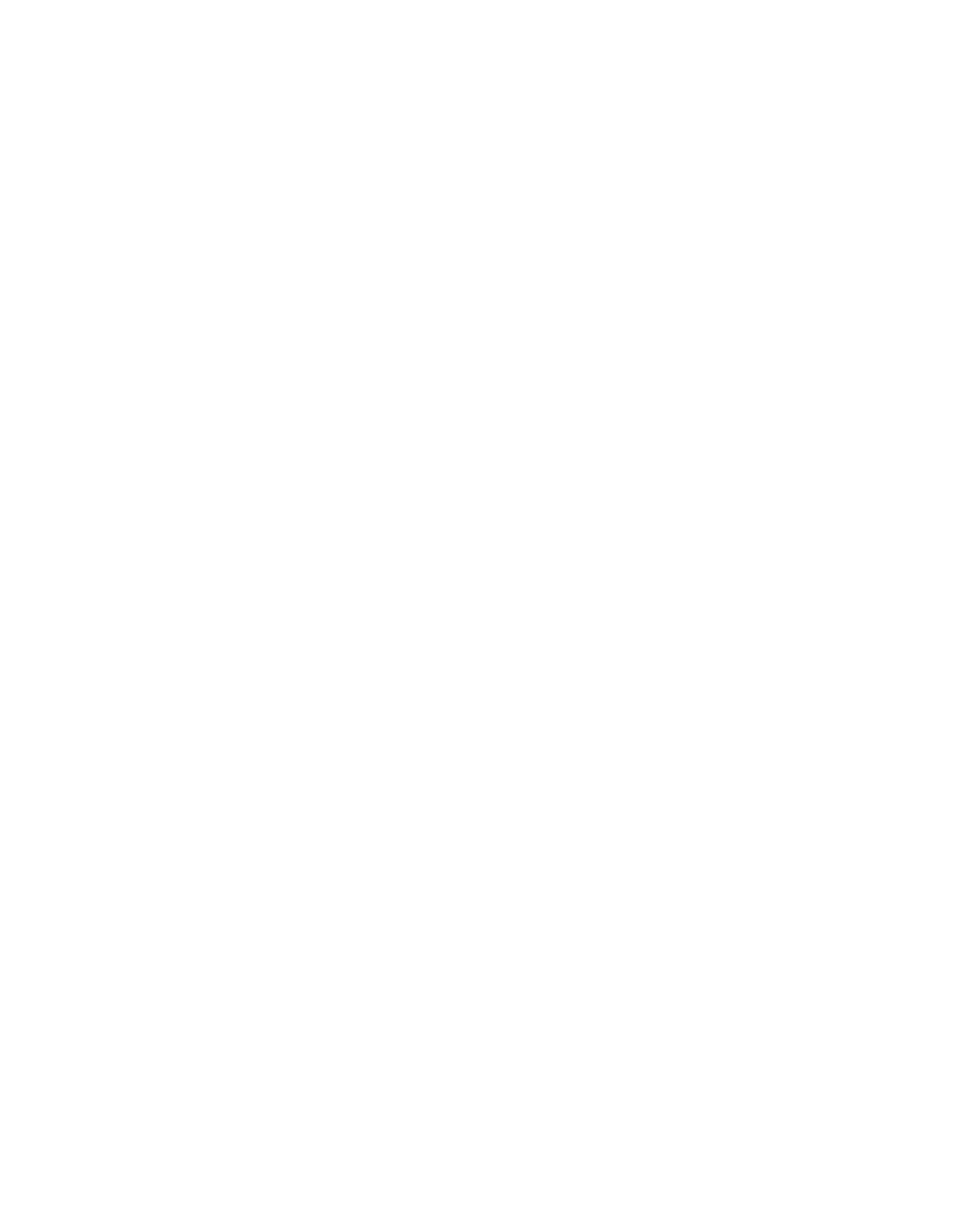#### **4. Specifications**

#### **4.1 Interface Specifications**

Activation/Deactivation:

- Idle: -48v on ring, tip open (Ground Start) or ground on tip (Loop Start)
- Dialing: -48y on ring, ground on tip
- Setup and Ringing: -48y on ring, ground on tip
- Talking: ground on ring,  $-48v$  on tip (line reversed)
- Disconnect Timing: (calling party hold, called party disconnects) ground on ring, -48v on tip (line reversed)
- Disconnect Timer Expires: line opens momentarily, then reverses battery (ground on ring, -48v on tip) returns momentarily, then line returns to idle state [-48v on ring, tip open (Ground-Start) or ground on tip (Loop-Start)].

Dual Tone Multi-Frequency (DTMF) telephone sets not equipped with polarity guards will not be able to use their DTMF pads once this reversal has occurred. Most new telephone sets are equipped with polarity guards.

#### **4.2 Customer Provided Equipment (CPE)**

The CPE utilized with this service offering must meet the requirements for CPE devices as stated in FCC Part 68, and -Telecordia TA-NPL-000912 Compatibility Information For Telephone Exchange Service.

#### 4.3 Further Technical Documentation

The following documents provide detailed Technical information on AS-LS signaling

- Telcordia Local Switching System Generic Requirements LSSGR: Signaling for Analog Interfaces GR-506 Issue 1, June 1996 Revision 1, November 1996. Section 3.2 Loop Start Signaling. (Refer to Reverse Loop Current Feed. (RLCF) signaling for Line Side Answer Supervision.
- Telcordia Local Switching System Generic Requirements (LSSGR: Public Telecommunications Service GR-528-CORE Issue 1 December 1994. Section 3.1.8 Alternate Interface Capabilities subsection 3.1.8.2 Line-Side, Far End Connect/Disconnect Indication.
- Lucent Technologies 5ESS Switch OA&M Documentation 235-080-100, January 2002 Section 4A63: Calling Line Side Supervision Feature Description, Feature Assignment.
- Nortel DMS100 Switch Helmsman Product Release: NA014 PCC Order Code LEC0014 SOC RES 00006 features package. Option RMR – Reference Line Reversal.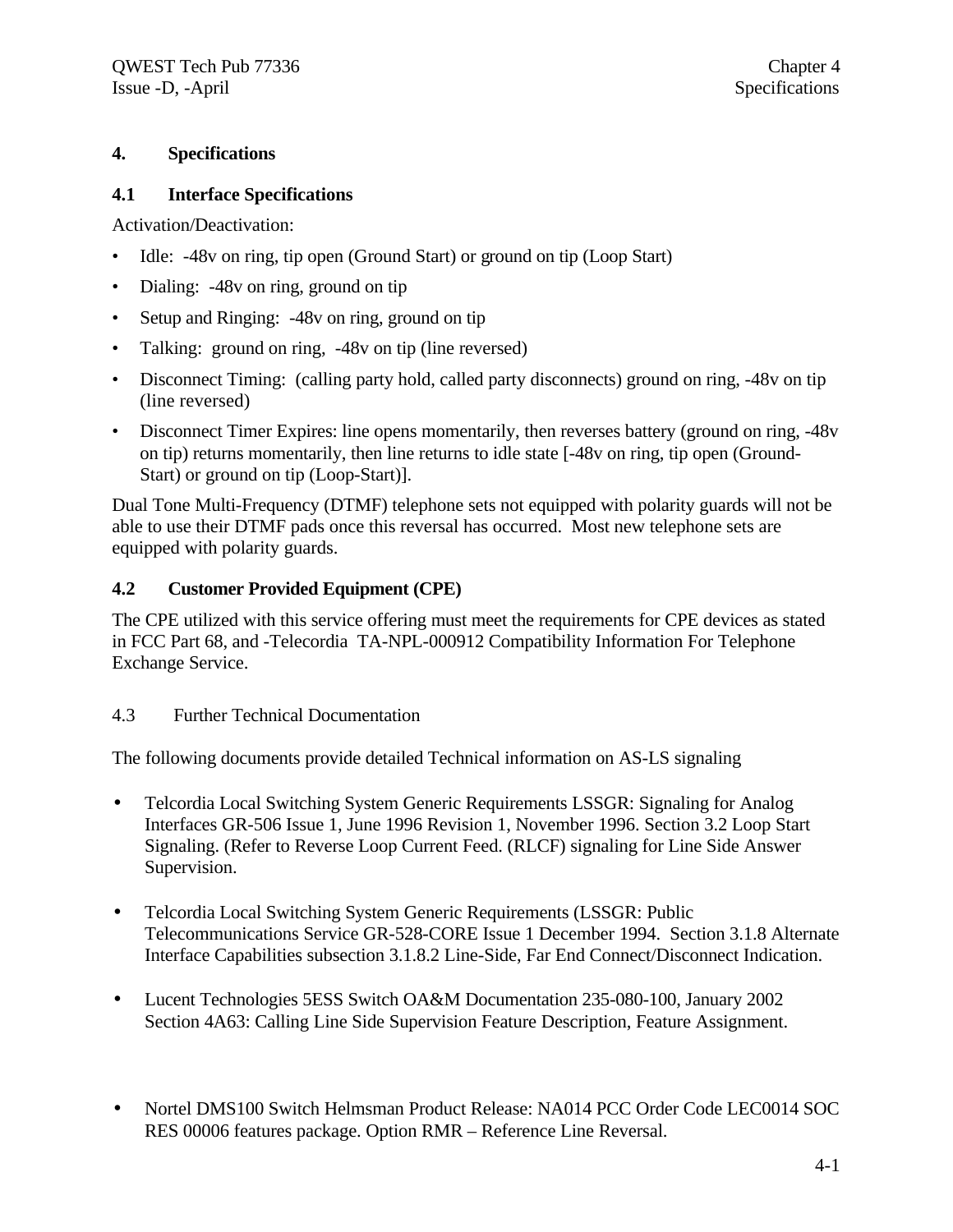• Nortel DMS10 switch Nortel Technical Practices-NTP 297-3501-311, Supervisor Reversal – SPVXXX.

AS-LS is only available on local loop copper facilities without pair gain systems. Pair Gain equipment manufacturer channel units used in currently deployed QWEST pair gain systems are not capable of providing the AS-LS function.

\*\*AS-LS on the 5ESS switch can be assigned on a simple POTS only line. The AS-LS functionality is mutually exclusive with Custom Local Area Signaling Services (CLASS) in the 5ESS switch. The AS-LS function is also not available on digital lines, shared analog lines, lines with Business and Residence Custom Services (BRCS) features or lines with Line slot time bridging.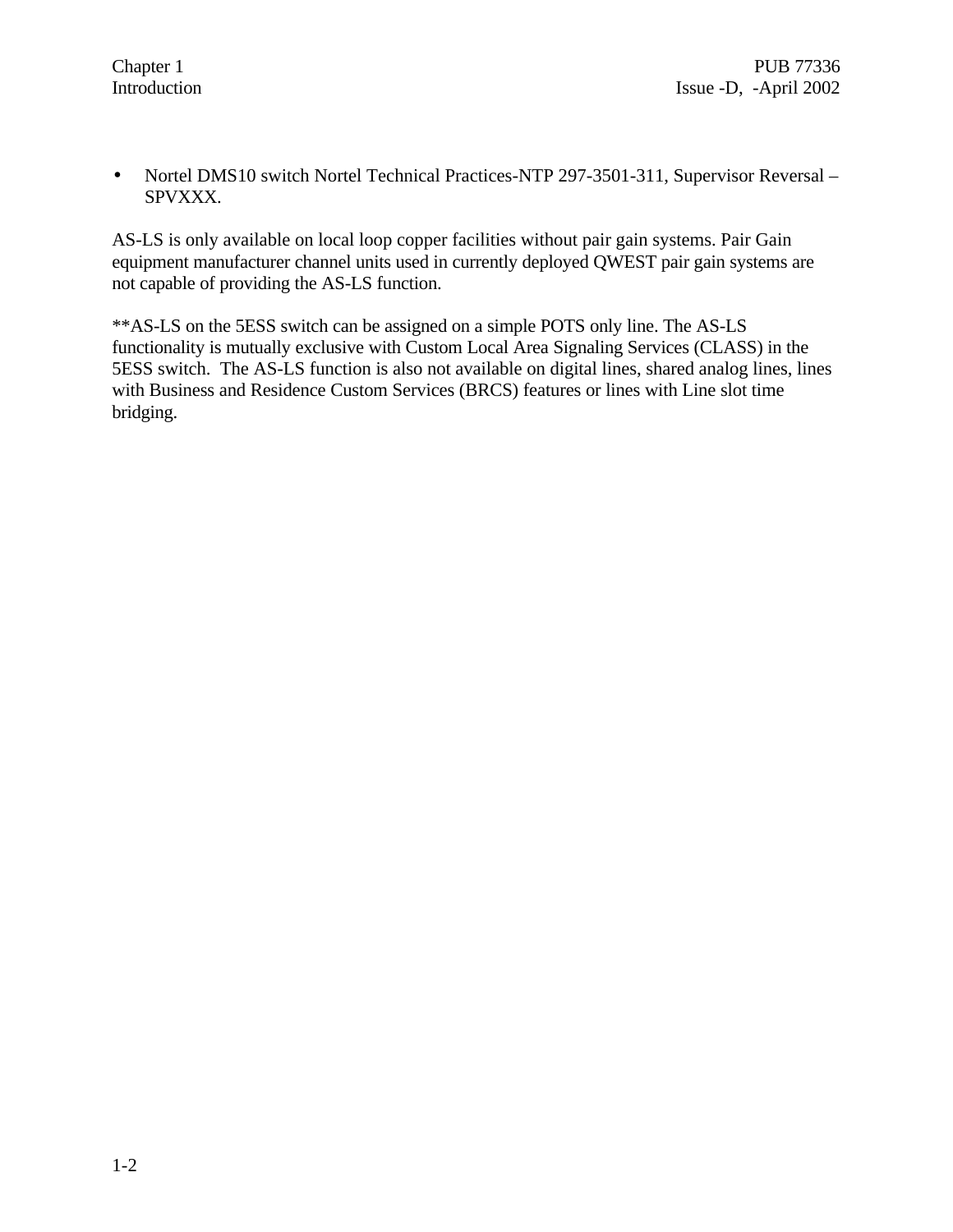### **Chapter and Section Page**